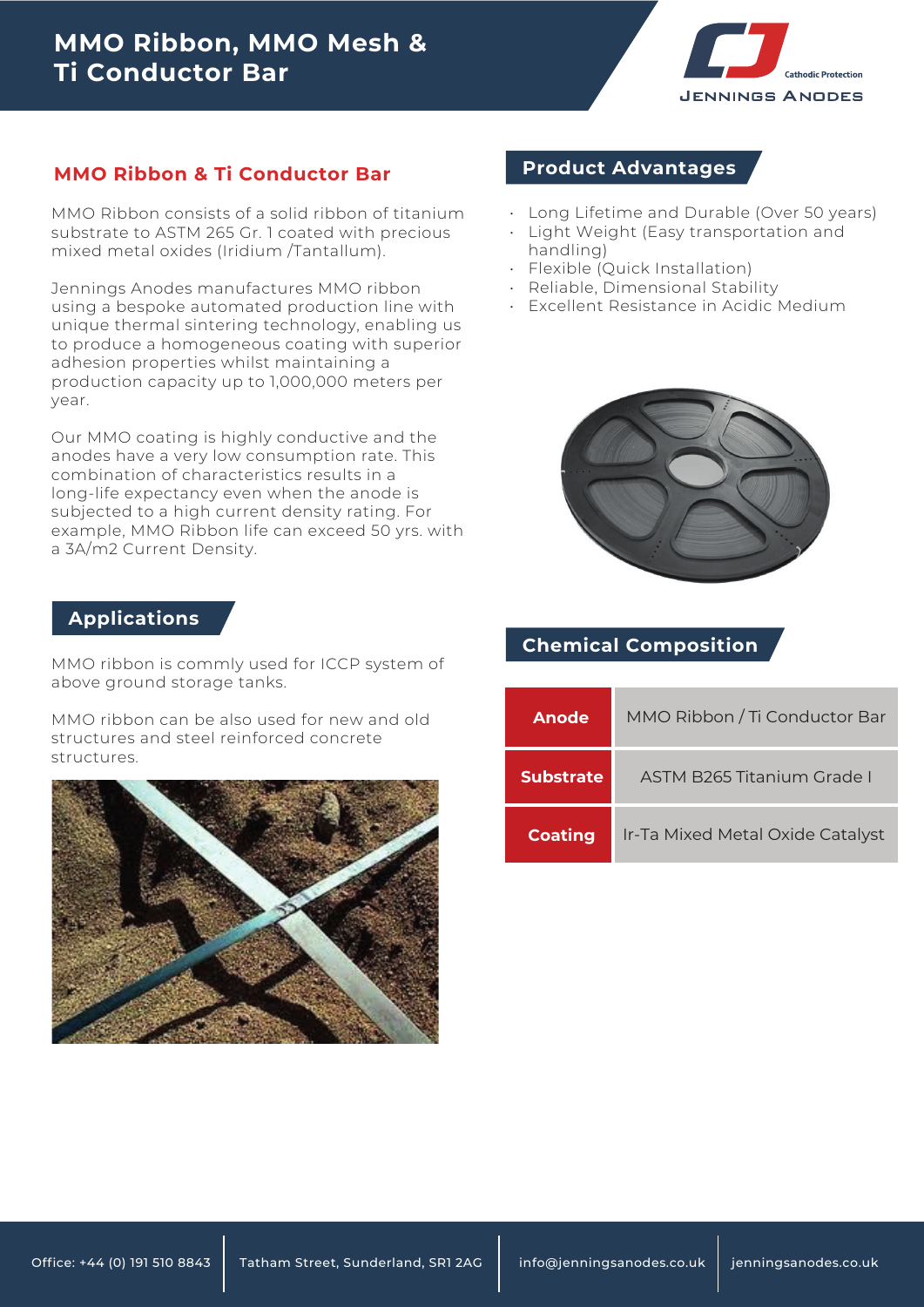# **MMO Ribbon, MMO Mesh & Ti Conductor Bar**



### **Mechanical Properties of Titanium Substrate**

| <b>Substrate</b>                        | <b>ASTM B265 Titanium Grade I</b>  |  |  |
|-----------------------------------------|------------------------------------|--|--|
| <b>Coefficient of Thermal Expansion</b> | 8.7 × 10-5/ K (0.0000048/in/in/K). |  |  |
| Thermal Conductivity @ 20°C             | 15.6 W/m·K (9.0 BTU/hr/ft2/°F/ft)  |  |  |
| Electrical Resistivity @ 20°C           | 0.000056 Ohm-cm (0.000022 Ohm-in)  |  |  |
| <b>Modules of Elasticity</b>            | 105 Gpa Min. (14,900,000 PSI Min.) |  |  |
| <b>Tensile Strength</b>                 | 245 Gpa Min. (35,000 PSI Min.)     |  |  |
| Yield Strength (0.2% offset)            | 175 Gpa Min. (25,000 PSI Min.)     |  |  |
| <b>Elongation</b>                       | 24% Min                            |  |  |

### **Electrochemical Properties**

|                                                     | <b>MMO Ribbon Anode</b>                                                                                                                                                        | <b>Ti Conductor Bar</b>             |  |
|-----------------------------------------------------|--------------------------------------------------------------------------------------------------------------------------------------------------------------------------------|-------------------------------------|--|
| <b>Anode Model</b>                                  | <b>JA - MMO - R01</b>                                                                                                                                                          | <b>JA - MMO - TCB</b>               |  |
| <b>Dimension</b>                                    | $6.35 \times 0.635$ mm (1/4" × 0.025")                                                                                                                                         | $12.7$ mm × 0.9mm $(1/2"$ × 0.035") |  |
| Lengthwise<br><b>Electrical Resistance</b>          | 0.1380hm/m (0.450hm/ft.)                                                                                                                                                       | 0.0810hm/m (0.260hm/ft.)            |  |
| <b>Current Density</b><br><b>(Soil Application)</b> | 185mA/ft.)3A/m2 (0.278A/sq.ft.)                                                                                                                                                | 185mA/ft.)3A/m2 (0.278A/sq.ft.)     |  |
| <b>Current Output</b>                               | 17mA/m (5.185mA/ft.) **                                                                                                                                                        |                                     |  |
| <b>Life Expectancy</b>                              | 50 Years                                                                                                                                                                       |                                     |  |
| <b>Note</b>                                         | Mixed metal oxide surface is susceptible to abrasion damage.<br>Careful handling is required.<br>** A Higher Current rating of 42mA/M (12.8mA/FT) is available upon<br>request |                                     |  |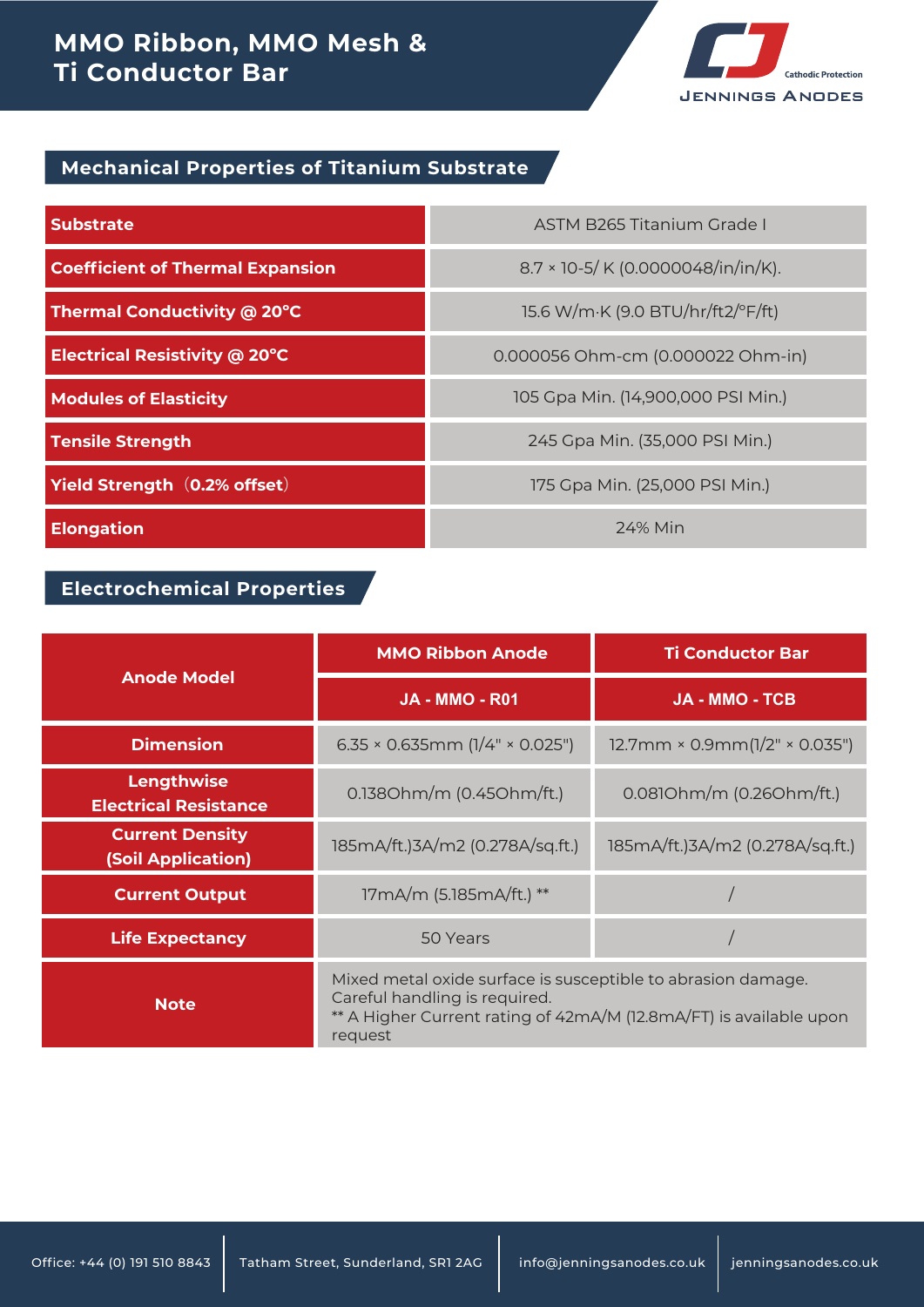

#### **MMO Mesh Ribbon**

MMO Mesh in Ribbon form is commonly used in concrete protecting the steel rebar, other uses are under tanks or for special applications in the water industry.

The MMO Mesh is made from ASTM B265 Grade 1 titanium coated with MMO (Ir/Ta) and tested in

| titanium coated with MMO (II/Ta) and tested in<br>accordance with NACE TM0294 Standards. |              |                    |                                     |                                    |                       |                              |
|------------------------------------------------------------------------------------------|--------------|--------------------|-------------------------------------|------------------------------------|-----------------------|------------------------------|
| <b>Part No</b>                                                                           | <b>Width</b> | <b>Coil Length</b> | <b>Expanded</b><br><b>Thickness</b> | <b>Diamond</b><br><b>Dimension</b> | <b>Current Output</b> | <b>Design</b><br><b>Life</b> |
| JA-MMO-M1                                                                                | 10mm         | 76M                | 1.3mm                               | $2.5 \times 4.6$ mm                | 2.8mA/M2              | <b>100 Yrs</b>               |
| JA-MMO-M2                                                                                | 12.7mm       | 76M                | 1.3mm                               | $2.5 \times 4.6$ mm                | 3.5mA/M2              | <b>100 Yrs</b>               |
| JA-MMO-M3                                                                                | 19mm         | 76M                | 1.3mm                               | $2.5 \times 4.6$ mm                | 5.3mA/M2              | <b>100 Yrs</b>               |
| JA-MMO-M4                                                                                | 25mm         | <b>76M</b>         | 1.3mm                               | $2.5 \times 4.6$ mm                | 7mA/M                 | <b>100 Yrs</b>               |
| JA-MMO-M5                                                                                | 1.22M        | 76M                | 2.0 <sub>mm</sub>                   | 34 x 76mm                          | 25mA/M                | 100 Yrs                      |

MMO Can be supplied as sheet, plate or tube. Bespoke formations are available upon request